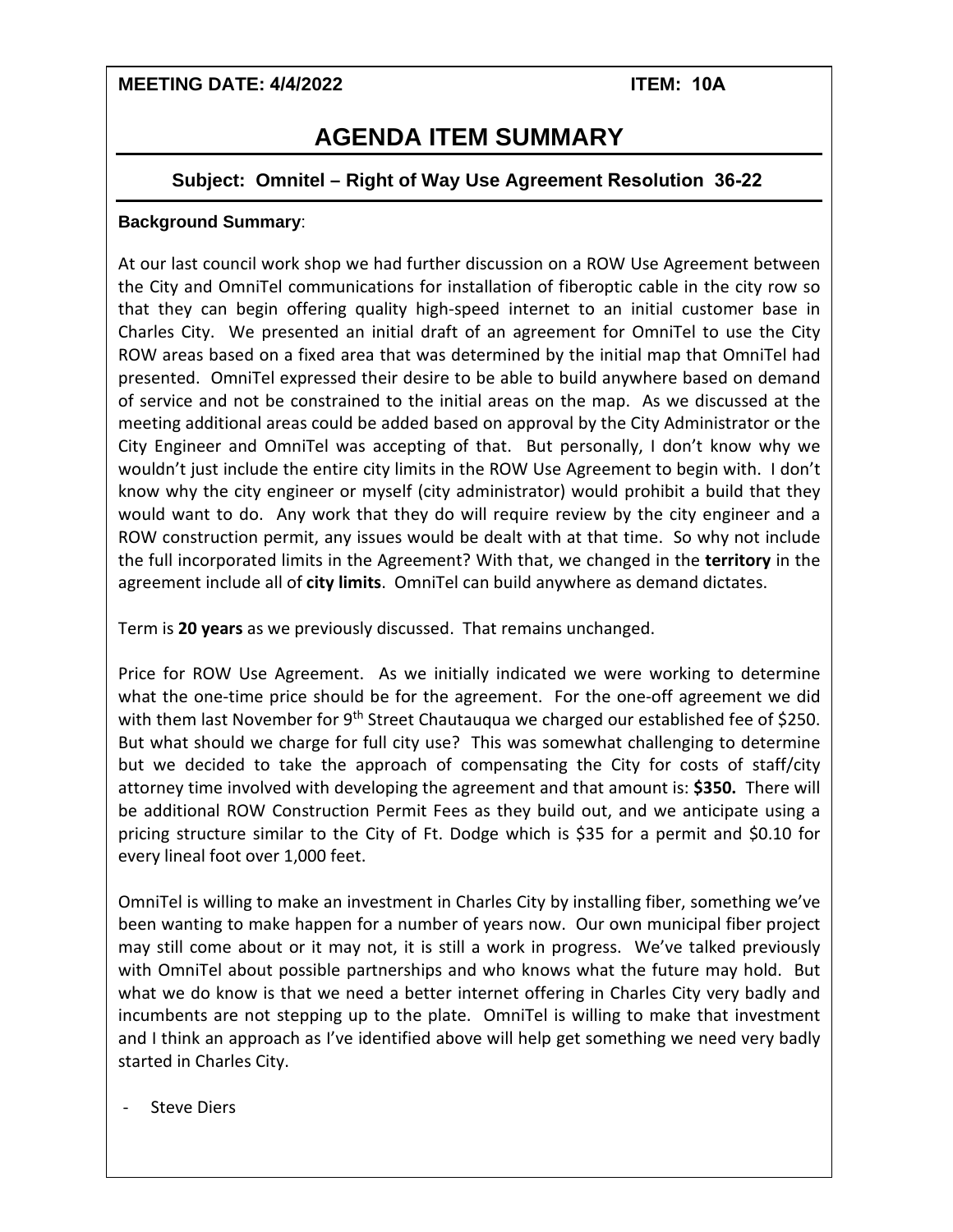### **RESOLUTION NO. 36-22**

## RESOLUTION APPROVING AGREEMENT REGARDING USE OF PUBLIC RIGHT OF WAY FOR FIBER OPTIC COMMUNICATIONS SYSTEM

WHEREAS, Omnitel Communications has requested use of the public rights of way within the City limits of Charles City, Iowa, in the form of a nonexclusive and non-franchise license for the installation and operation of a fiber optic communications system; and

WHEREAS, the City of Charles City and Omnitel have prepared an Agreement which grants to Omnitel a nonexclusive, non-franchise license to utilize public right of way within the City limits of Charles City on the terms and conditions set forth therein, which Agreement complies with Chapter 143 of the Charles City Code of Ordinances; and

 WHEREAS, it is in the best interests of the City of Charles City to approve the license pursuant to the Agreement.

NOW, THEREFORE, BE IT RESOLVED by the City Council of the City of Charles City, Iowa, meeting in regular session on the 4th day of April, 2022, that the Agreement Regarding Use of Public Right of Way for Fiber Optic Communications System between the City of Charles City and Omnitel be approved.

COUNCIL MEMBER moved the adoption of the foregoing Resolution;

COUNCIL MEMBER seconded the motion to adopt, and on roll call the voting was as follows:

AYES:

NAYS:

Passed and approved this 4th day of April, 2022.

Attest:

Dean Andrews, Mayor

Trudy O'Donnell, City Clerk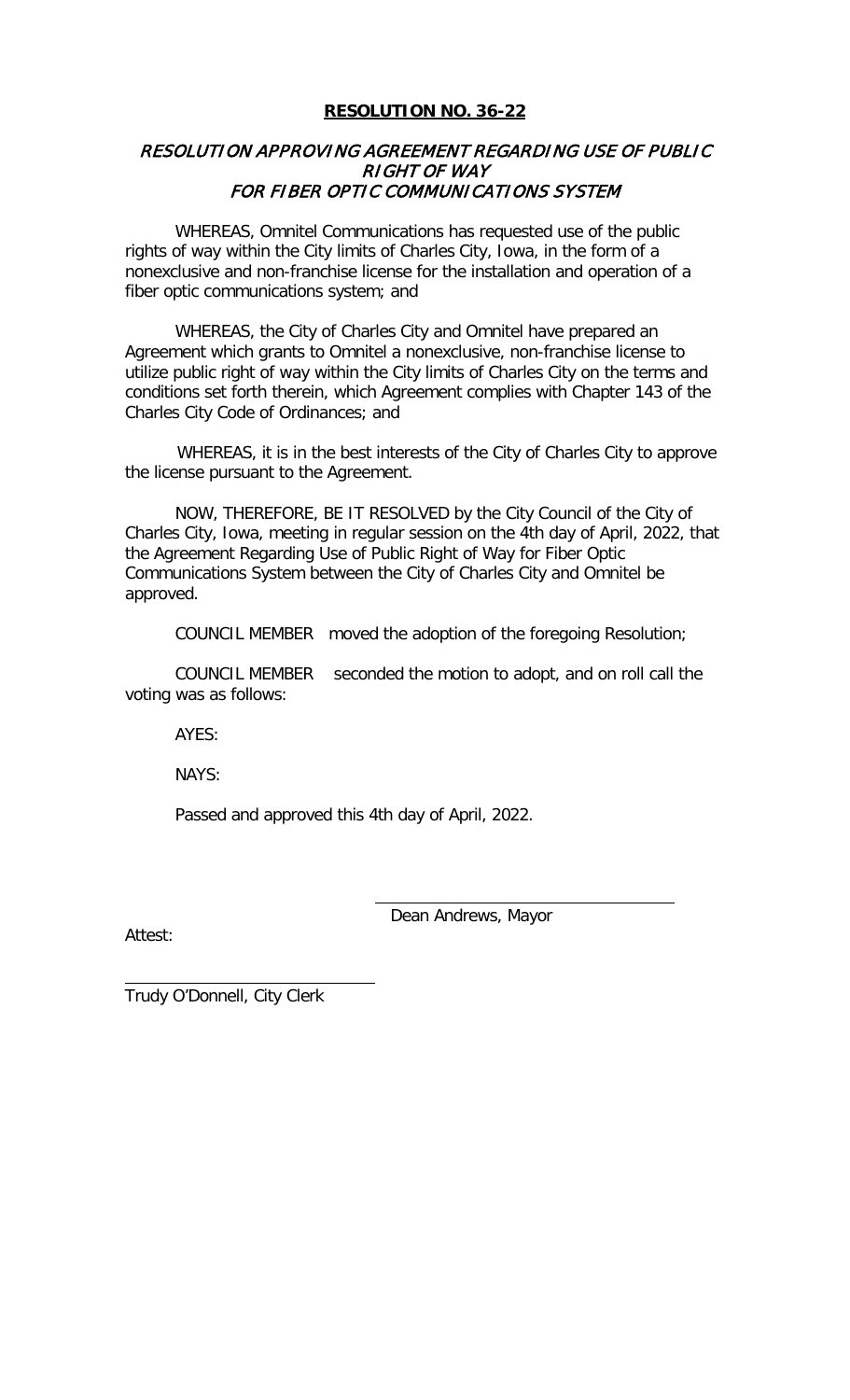#### **AGREEMENT REGARDING USE OF PUBLIC RIGHT OF WAY FOR FIBER OPTIC COMMUNICATIONS SYSTEM**

THIS AGREEMENT grants OMNITEL COMMUNICATIONS Inc, its successors, and assigns (the "**Company**"), the right, license and permit to locate and operate a fiber optic communications system (the "**System**") within the public rights of way and compatible easements of the CITY OF CHARLES CITY, IOWA (the "**City**").

#### **SECTIONS**

| <b>SECTION 1.</b>  | REGULATORY AUTHORITY           |
|--------------------|--------------------------------|
| <b>SECTION 2.</b>  | <b>GRANT OF LICENSE</b>        |
| <b>SECTION 3.</b>  | <b>TERM AND RENEWAL</b>        |
| <b>SECTION 4.</b>  | NONEXCLUSIVE LICENSE           |
| <b>SECTION 5.</b>  | CONSTRUCTION AND INSTALLATION  |
| <b>SECTION 6.</b>  | <b>SERVICE AREA EXTENSIONS</b> |
| <b>SECTION 7.</b>  | <b>OWNERSHIP AND REMOVAL</b>   |
| <b>SECTION 8.</b>  | LEGAL COMPLIANCE               |
| <b>SECTION 9.</b>  | <b>SCOPE OF REGULATION</b>     |
| SECTION 10.        | <b>POLICE POWER</b>            |
| <b>SECTION 11.</b> | <b>FORCE MAJEURE</b>           |
| <b>SECTION 12.</b> | ASSIGNMENT OR TRANSFER         |
| <b>SECTION 13.</b> | REPORTING REQUIREMENTS         |
| <b>SECTION 14.</b> | <b>CONFIDENTIALITY</b>         |
| SECTION 15.        | INDEMNIFICATION.               |
| SECTION 16.        | <b>LEGAL EFFECT</b>            |
|                    |                                |

#### SECTION 1. REGULATORY AUTHORITY

The Company's operation of the System shall be governed by this Agreement only to the extent that the City is permitted to exercise its power to regulate and manage the Company's use and occupancy of the public rights of way within the City in accordance with applicable Iowa and Federal law. Without limiting the preceding, the City's regulation of the Company's use and occupancy of the public right of way shall be on a competitively neutral basis as compared to other similarly situated users of the public right of way.

#### SECTION 2. GRANT OF LICENSE

The Company is granted the nonexclusive right, license and permit (the "**License**") to locate and operate the System upon the City's property and rights-of-way set forth in **Exhibit A** within the corporate limits of the City for the purpose of providing telecommunications, broadband and other information or communications services to end user subscribers located within the corporate boundaries of the City, including any areas annexed to the City in the future. The License includes the right of the Company to construct, install, maintain, operate, repair replace and remove facilities and equipment comprising the System in the public rights-of-way and through easements dedicated for compatible uses throughout the corporate limits of the City.

The Company shall pay a  $\frac{2}{3}$   $\frac{350.00}{350.00}$  fee upon execution of this License in accordance with Chapter 143.03 of the Charles City Code of Ordinances.

The Company acknowledges and agrees that it has not by virtue of this License acquired any property interest in the public right-of-way, and that it shall not be entitled to compensation on account of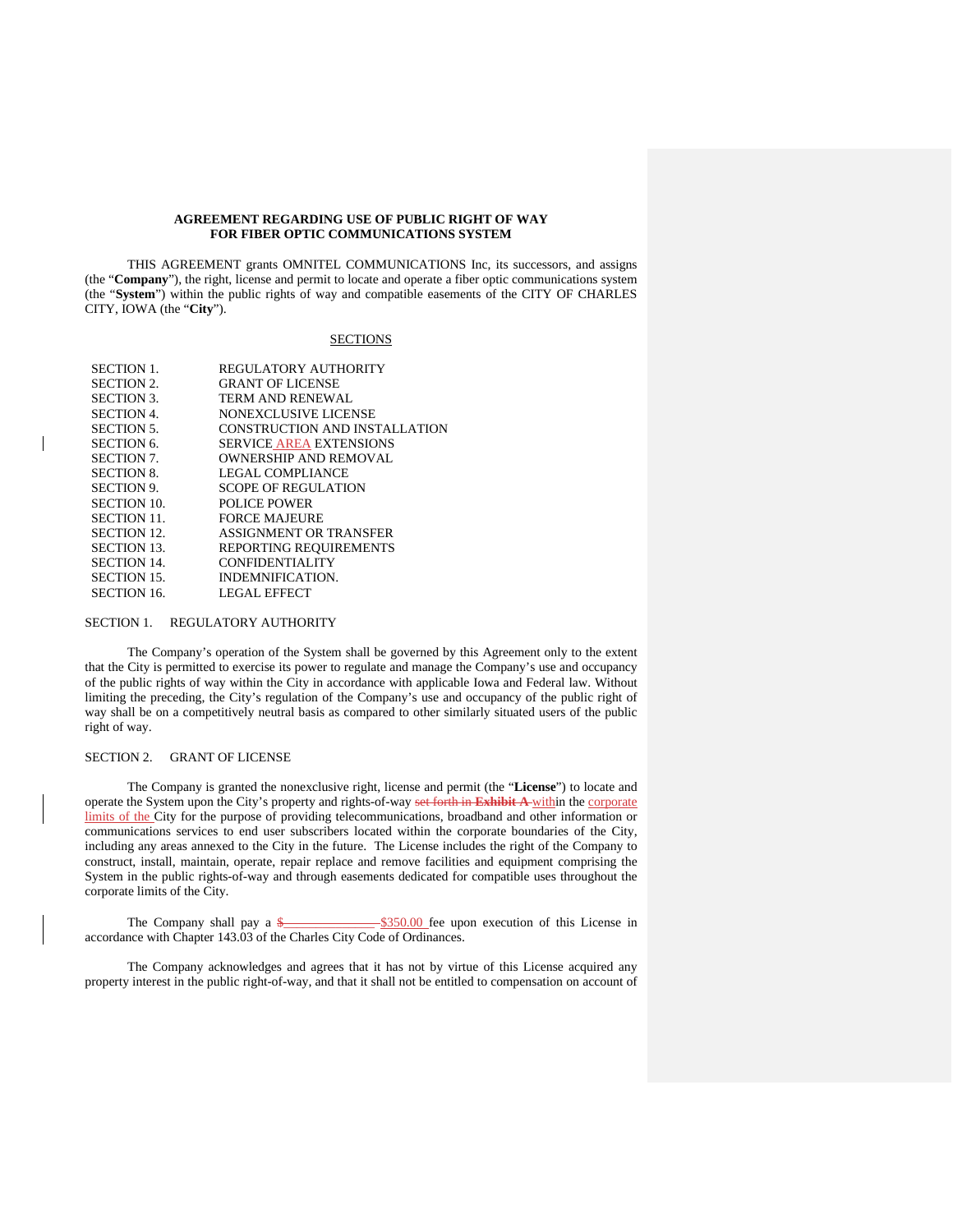lawful termination of the License or on account of City's lawful direction to remove or relocate the System or any part thereof.

#### SECTION 3. TERM AND RENEWAL

The initial term of the License shall be  $\frac{1}{\sqrt{2}}$  twenty (20) years from the Company's acceptance of the License. At the end of the initial term, the Company may apply for further renewal of the License by giving written notice to the City not less than one hundred eighty (180) days prior to the expiration of the License. Assuming the Company is in material compliance with all terms of the License, renewal of the License shall not be unreasonably withheld, conditioned or delayed.

#### SECTION 4. NONEXCLUSIVE LICENSE

The License is nonexclusive and shall in no way prevent the City from granting or renewing any other license or franchise for use of the public rights of way. If the City grants or renews an additional license or franchise for similar services, the material terms and conditions of the additional license or franchise shall not provide a competitive preference or advantage to the licensee or franchisee under that license or franchise.

#### SECTION 5. CONSTRUCTION AND INSTALLATION

The Company shall construct, install, maintain, operate, repair, replace and remove the System in a manner consistent with accepted technical and engineering standards and in accordance with all applicable safety rules and regulations. All facilities and equipment comprising the System and located in the public rights of way shall be located so as to cause minimum interference with the proper use of the public rights of way and to cause minimum interference with the rights or reasonable convenience of property owners who adjoin any public right of way. In case of any facilities or equipment causing interference with the public right of way, the Company shall, at its own cost and expense and in a commercially reasonable manner, modify, remove or relocate such facilities or equipment. In the event that at any time during the term of the License the City lawfully elects to alter or change any street, alley or other public right of way, the Company shall, if necessary and upon reasonable notice from the City, modify, remove or relocate any facilities or equipment at its own cost and expense and in a commercially reasonable manner. The Company shall have the authority, at its own cost and expense and in a commercially reasonable manner, to trim trees upon and overhanging the public rights of way so as to prevent the branches of such trees from coming in contact with the facilities and equipment of the Company. In case of any disturbance or damage to a public right of way, the Company shall, at its own cost and expense and in a commercially reasonable manner approved by the City, replace and restore such right of way to as good a condition as before the Company's activities were commenced. In the event that the Company does not timely comply with its obligations under this Section, the City may perform the work and recover its actual, verified costs from the Company. At the request of the City, the Company shall provide to the City Engineer or applicable City department accurate maps of the System, including the location of all facilities and equipment in the public rights of way.

In those areas of the service area where all of the transmission or distribution facilities of the respective utilities providing telephone communications and electric services are underground, the Company shall likewise construct, operate, and maintain all of its transmission and distribution facilities underground. In those areas where utilities are both aerial and underground, the Company shall have the discretion of placing its cable as aerial or underground. If at such time other utilities transfer aerial systems to underground placement, the Company shall make provisions to do likewise. At no time, unless with the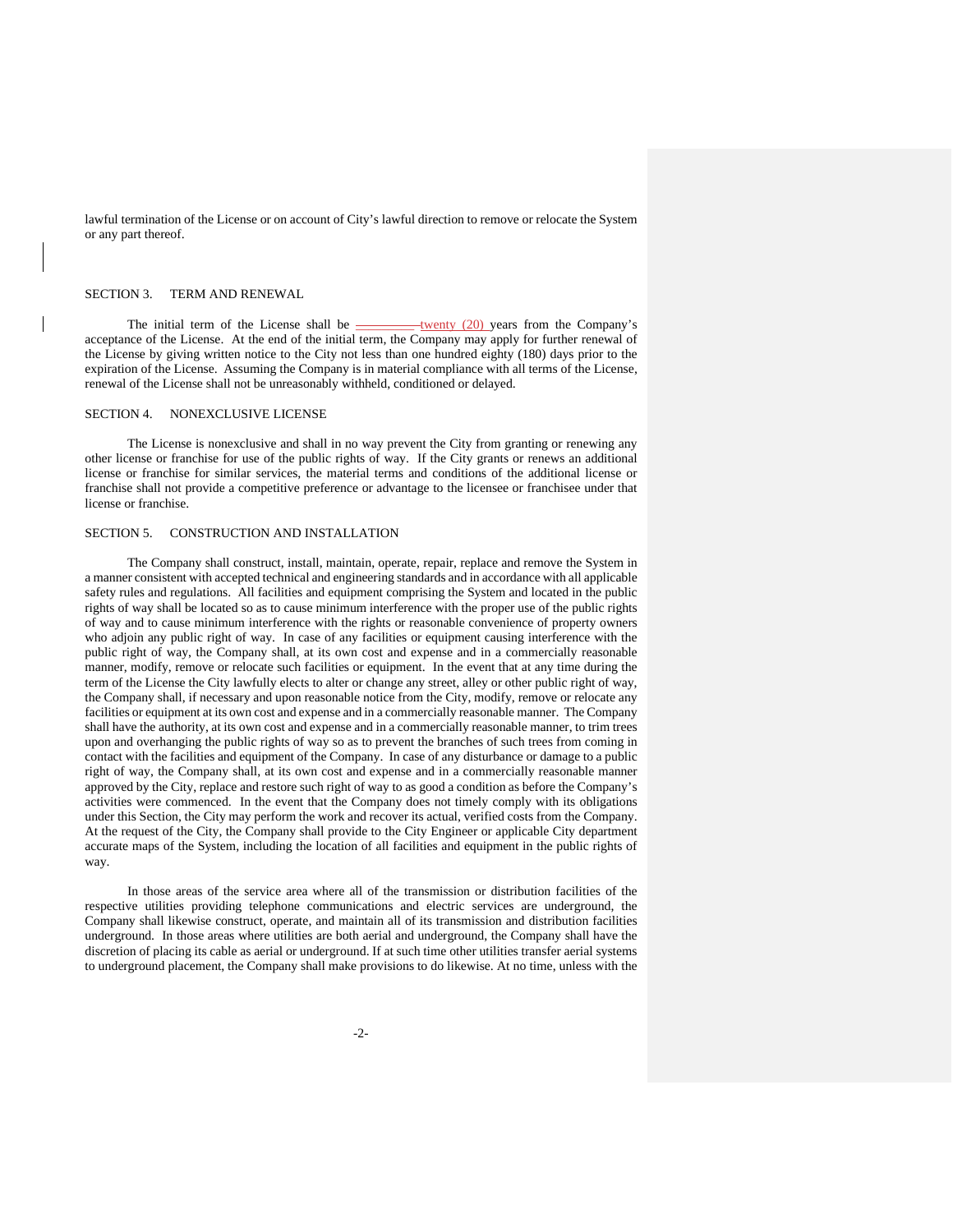City's consent or under emergency circumstances, will the Company allow its facilities to lay on ground for more than its initial construction period.

#### SECTION 6. SERVICE AREA EXTENSIONS.

The Company shall strive to serve all residents of the City, except to the extent that population density, adverse terrain or other factors render providing service commercially impracticable or technically infeasible.

If the Company should at any time determine the need to extend its System to other City rights-ofway not subject to this License, the Company shall make application to the City Engineer to either enter into an additional Agreement or to amend this Agreement by addendum, allowing such use of additional City right-of-way. The Company shall be required to prepare a route map describing such addition to its System, and shall be required to submit drawings, plans, and specifications showing the proposed locations of its System within the right-of-way. All extensions with in the first five years after the execution of this agreement will be considered an amendment and granted automatic approval. An Addendum to this Agreement shall be subject to the written approval of the City Administrator and City Engineer. Any additional Agreement shall be subject to the written approval of the Charles City City Council.

The Company shall be responsible for the acquisition of any necessary permission or easements for the installation of any facilities to be located outside of City right-of-way or City owned property.

#### SECTION 7. OWNERSHIP AND REMOVAL

The System shall be and remain the exclusive property of the Company at all times and for all purposes. The City waives any and all rights it may have, including any rights it may have in its capacity as licensor under this Agreement to assert any liens, encumbrances or adverse claims, statutory or otherwise, related to or in connection with the ownership of the System or any portion thereof. Any costs, expenses, taxes or other assessments arising from or related to the construction, installation, maintenance, operation, repair, replacement and removal of the System or any portion of the System shall be the sole responsibility of the Company. The Company, in its sole discretion, may remove the System or any portion of the System at any time during the term of the License in compliance with Chapter 143 of the Charles City Code of Ordinances.

#### SECTION 8. LEGAL COMPLIANCE

The rights and obligations of the Company under the License are subject at all times to compliance with Charles City Code of Ordinances Chapter 143, Iowa and Federal law, and all applicable requirements, specifications, rules and orders of the Federal Communications Commission (the "**FCC**"). Any condition or provision of this Agreement that is inconsistent with the Charles City Code of Ordinances or Iowa or Federal law or applicable FCC regulations shall be deemed preempted and superseded.

#### SECTION 9. SCOPE OF REGULATION

Nothing in this Agreement shall be interpreted or construed to impose any requirement that has the purpose or effect of prohibiting, limiting, restricting or conditioning the provision of telecommunications services, broadband services or other communications or information services by the Company or any of its affiliates.

SECTION 10. POLICE POWER

**Formatted:** Font color: Black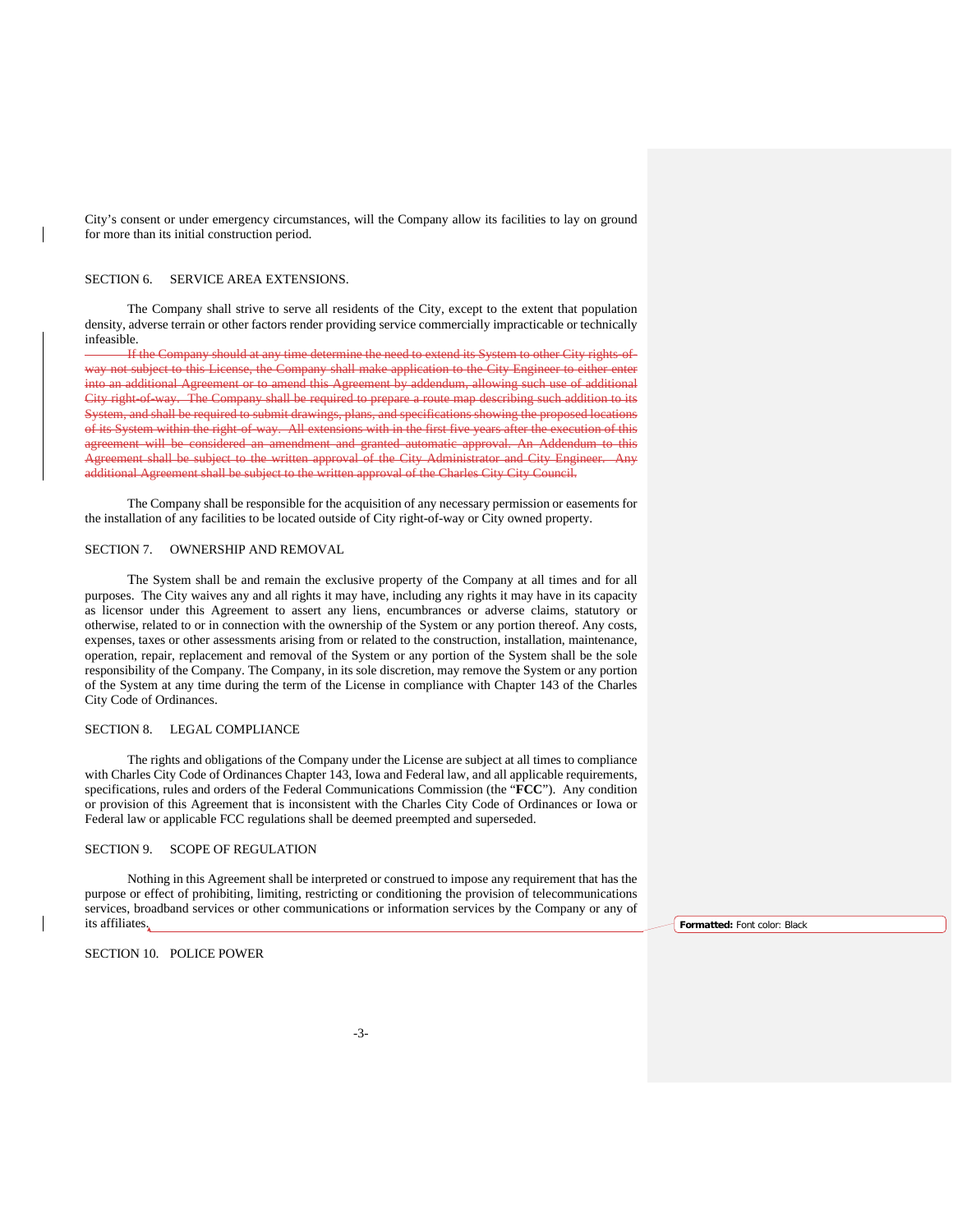The Company shall at all times during the term of the License be subject to all lawful exercise of the City's police power. The City reserves the right to take such actions as may be necessary to enforce its lawful ordinances protecting the welfare, safety, and health of the public as it may relate to the Company's activities under the License.

#### SECTION 11. FORCE MAJEURE

The Company shall not be liable for any delay or failure in performance of any part of its obligations under this Agreement from any cause beyond its control and without its fault or negligence, including acts of God, acts of civil or military authority, government regulations, adverse judicial proceedings, embargoes, epidemics, war, terrorist acts, riots, insurrections, fires, explosions, earthquakes, nuclear accidents, floods, strikes, power blackouts, major environmental disturbances, unusually severe weather conditions, inability to secure products or services of other persons or transportation facilities or acts or omissions of transportation common carriers.

#### SECTION 12. ASSIGNMENT OR TRANSFER

The Company shall not assign or transfer any right granted under this License to any other individual or entity without the prior written consent of the City; provided that such prior written consent shall not be unreasonably withheld, conditioned or delayed if the proposed assignee or transferee agrees in writing to assume the Company's obligations as licensee, including compliance with the terms and conditions of this Agreement. Notwithstanding the preceding or anything in this Agreement to the contrary, no restrictions or special rights with respect to assignment or transfer of the License or the System shall apply to transfers from the Company to any affiliate directly or indirectly controlling, controlled by or under common control with the Company.

#### SECTION 13. REPORTING REQUIREMENTS; ACCESS TO RECORDS

Upon reasonable request by the City, the City may review the Company's books and records pertaining to the City's operations under this License, during normal business hours and on a non-disruptive basis, as are reasonably necessary to monitor the Company's compliance with the terms of this License.

#### SECTION 14. CONFIDENTIALITY

The City shall keep confidential all information and data pertaining to the Company or its business and customers of a confidential or proprietary nature and shall not disclose any such information to any other person, firm or entity (except to a governmental or regulatory body in response to a subpoena) and shall use such information only for purposes within the scope of the City's authority under this Agreement. The City agrees that any confidential and proprietary information received pursuant to this Agreement shall be disclosed only to those employees and other persons who have a proper need for its use. Upon expiration or termination of the License, the City shall, at the direction of the Company, return or destroy all confidential or proprietary information provided by the Company along with any and all copies of such information. For purposes of this Section, information provided by the Company shall be deemed to be "confidential" or "proprietary" if (a) it is clearly marked confidential or (b) it is or includes information that a third party should reasonably conclude from the context of disclosure or from a substantive review of the disclosed information is confidential or proprietary. The obligations of the City under this Section shall survive the expiration or termination of the License. Notwithstanding the foregoing, the Company acknowledges that the obligations of the City under this Section are subject to compliance with applicable open meeting or public records laws of the State of Iowa. The City shall not be liable for any disclosure required to be made in compliance with applicable open meeting or public records laws; provided such disclosure is made in good faith and in consultation with and reliance upon the advice of the City's legal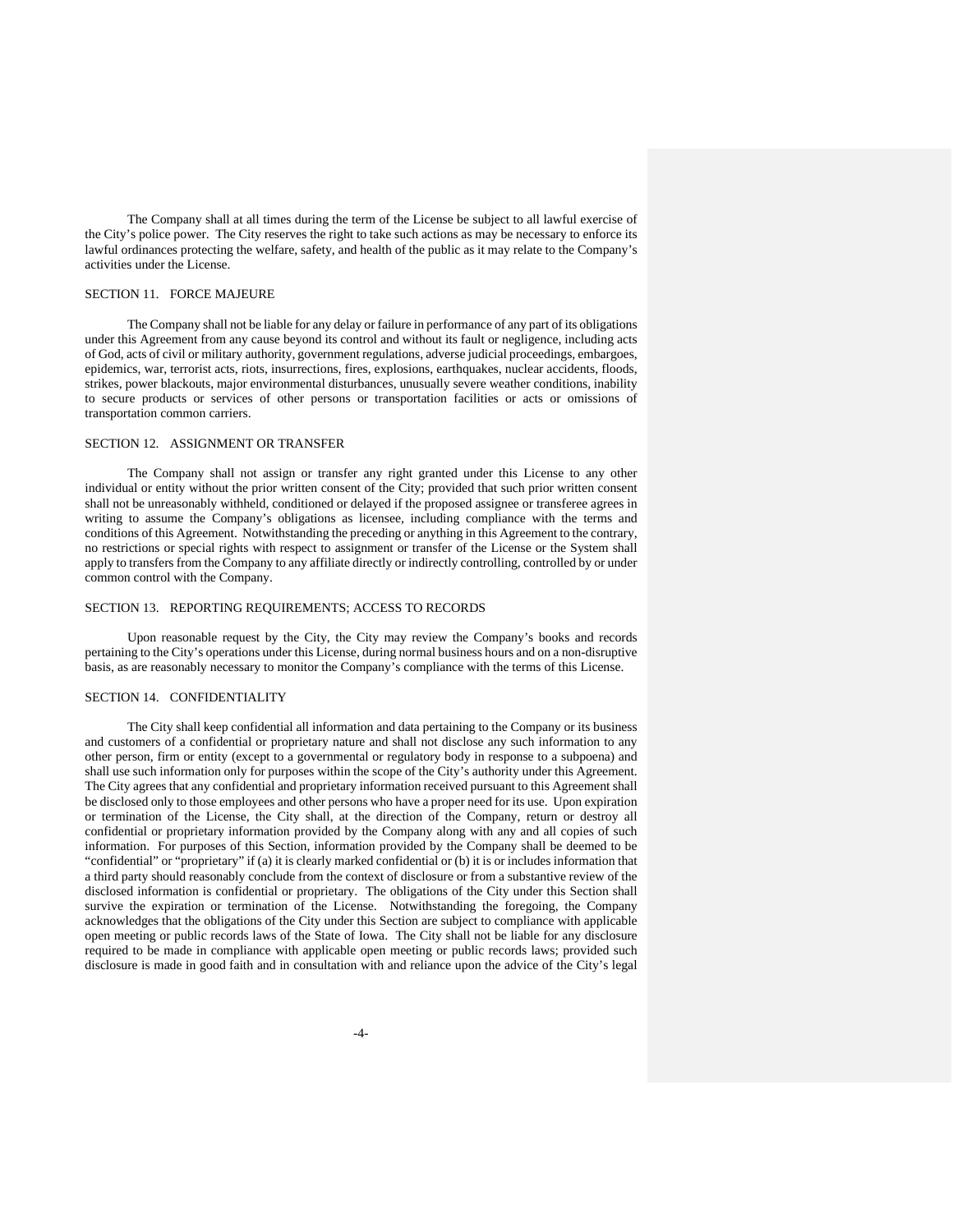counsel, and provided that prior written notice of the required disclosure is provided to the Company and its legal counsel.

#### SECTION 15. INDEMNIFICATION.

The Company shall indemnify and hold the City harmless at all times during the term of the License from and against all claims for injury or damage to any person or property caused by the construction, erection, operation or maintenance of its facilities, fixtures or equipment, or the negligence of its contractors or its employees.

### SECTION 16. LEGAL EFFECT

This Agreement contains the entire agreement between the City and the Company regarding the License and may only be amended or modified by written agreement signed by the City as set forth herein and the Company. Every provision of this Agreement is intended to be severable. If any provision herein is invalid or unenforceable for any reason, this Agreement will be construed and enforced as if the invalid or unenforceable provision were not a part of this Agreement, and the remaining provisions will remain in full force and effect and will not be affected by the invalid or unenforceable provision or by its severance from this Agreement.

IN WITNESS WHEREOF, the parties are signing this Agreement, effective as of the Date of Acceptance set forth below.

### **CITY OF CHARLES CITY, IOWA**

| By:    |  |  |  |
|--------|--|--|--|
| Name:  |  |  |  |
| Title: |  |  |  |

#### **Attest:**

STATE OF IOWA, FLOYD COUNTY, ss.

\_\_\_\_\_\_\_\_\_\_\_\_\_\_\_\_\_\_\_\_\_\_\_\_\_\_\_\_\_\_\_\_\_\_\_

This record was acknowledged before me on the \_\_\_\_ day of \_\_\_\_\_\_\_\_\_\_\_\_\_\_\_\_\_ 2022, by \_\_\_\_\_\_\_\_\_\_\_\_\_\_\_\_\_\_\_\_\_\_\_\_\_, as Mayor of the City of CHARLES CITY, Iowa, on its behalf.

Notary Public in and for said State

### **OMNITEL COMMUNICATIONS**